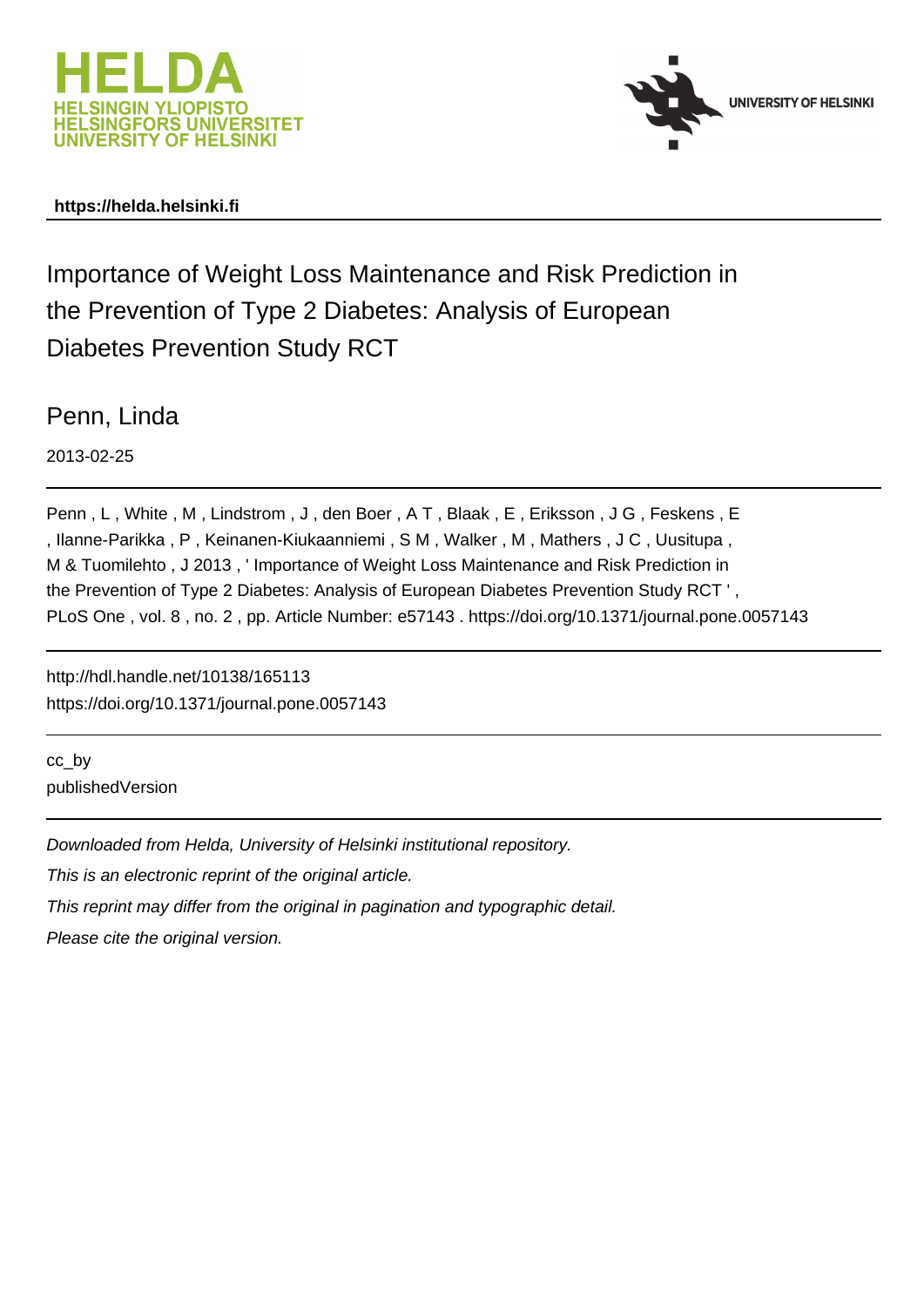# Importance of Weight Loss Maintenance and Risk Prediction in the Prevention of Type 2 Diabetes: Analysis of European Diabetes Prevention Study RCT

Linda Penn<sup>1</sup>\*, Martin White<sup>1</sup>, Jaana Lindström<sup>2</sup>, Annemieke Th. den Boer<sup>3</sup>, Ellen Blaak<sup>3</sup>, Johan G Eriksson<sup>4,5</sup>, Edith Feskens<sup>6</sup>, Pirjo Ilanne-Parikka<sup>7</sup>, Sirkka M Keinänen-Kiukaanniemi<sup>8</sup>, Mark Walker<sup>9</sup>, John C Mathers<sup>10</sup>, Matti Uusitupa<sup>11</sup>, Jaakko Tuomilehto<sup>12,13,14</sup>

1 Institute of Health and Society, Newcastle University, Newcastle upon Tyne, United Kingdom, 2Department of Chronic Disease Prevention, Diabetes Prevention Unit, National Institute for Health and Welfare, Helsinki, Finland, 3 Department of Human NUTRIM School for Nutrition, Toxicology and Metabolism, Maastricht University Medical Center, Maastricht, The Netherlands, 4 Department of General Practice and Primary Health Care, University of Helsinki, Helsinki, Finland, 5 Central Hospital and Folkhälsan Research Center, Helsinki, Finland, 6 Division of Human Nutrition, Wageningen University, Wageningen, The Netherlands, 7 The Diabetes Center, Finnish Diabetes Association, Tampere, Finland, 8 Institute of Health Sciences (General Practice), University of Oulu and Central Hospital, Oulu, Finland, 9 Institute of Cellular Medicine (Diabetes), Newcastle University, Newcastle upon Tyne, United Kingdom, 10 Human Nutrition Research Centre, Institute for Ageing and Health, Newcastle University, Newcastle on Tyne, United Kingdom, 11 Institute of Public Health and Clinical Nutrition, University of Eastern Finland, Kuopio, Finland, 12 South Ostrobothnia Central Hospital, Seinäjoki, Finland, 13 Hospital Universitario La Paz, Madrid, Spain, 14 Centre for Vascular Prevention, Danube-University, Krems, Austria

## Abstract

Background: Prevalence of type 2 diabetes (T2D) is increasing worldwide. T2D prevention by lifestyle intervention is effective. Pragmatic scalable interventions are needed, with evidence to efficiently target and monitor such interventions. We report pooled analyses of data from three European trial cohorts: to analyse T2D incidence, sustained weight loss and utility of risk predictors.

Methods: We analysed data on 749 adults with impaired glucose tolerance (278 men and 471 women, mean age 56 years, mean BMI 31 kgm<sup>-2</sup>) recruited between 1993 and 2003, and randomised to intensive lifestyle intervention (I) or lifestyle advice control (C). The intervention aimed to increase physical activity, modify diet, and promote weight loss $\geq$ 5%. Using Cox-regression survival analysis, we assessed T2D incidence and the impact on T2D incidence of sustained weight loss, and of baseline cut-point values of FINDRISC score, fasting plasma glucose (FPG), and HbA<sub>1c</sub>.

Results: Mean follow-up duration was 3.1 years. T2D was diagnosed in 139 participants ( $I = 45/379$ ,  $C = 94/370$ ). Cumulative T2D incidence was 57% lower in the intervention compared with the control group (HR 0.42 (95% CI 0.29 to 0.60) P<0.001). Participants with  $\geq$ 5% weight loss at one year had 65% lower T2D incidence (HR 0.35 (95% CI 0.22 to 0.56) P<0.001); maintaining  $\geq$  5% weight loss for two and three years further reduced T2D incidence. Recommended cut-points to identify those at high risk for T2D would have identified different proportions of European Diabetes Prevention Study (EDIPS) participants with similar hazard-ratios for intervention effect.

Conclusions: Pooled analysis of EDIPS trial data reinforces evidence for T2D prevention by lifestyle intervention. Analysis showed the preventive effect of  $\geq$ 5% weight loss, especially if maintained long term, which has utility for intervention monitoring. Analysis of proposed cut-points demonstrates difficulties in balancing risk and benefit, to efficiently target interventions and suggests evidence is needed to define clinical policy.

Trial registrations: The Finnish Diabetes Prevention study, Helsinki, Finland: ClinicalTrials.gov; NCT00518167; The SLIM diabetes prevention study, Maastricht, The Netherlands: Clinical Trials.gov; NCT00381186; The EDIPS-Newcastle diabetes prevention study, Newcastle upon Tyne, UK: International Standard Randomised Controlled Trial Number; ISRCTN15670600.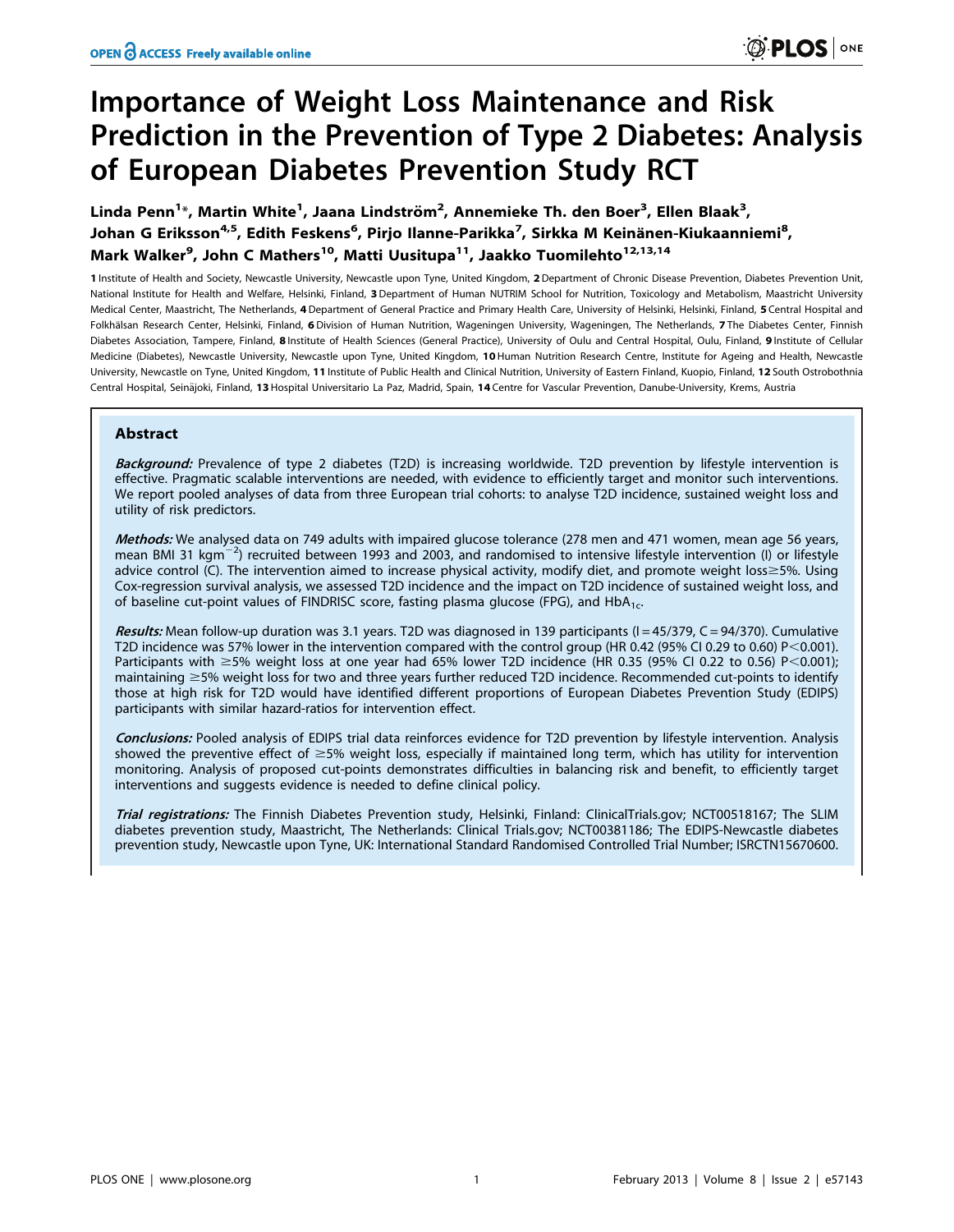Citation: Penn L, White M, Lindström J, den Boer AT, Blaak E, et al. (2013) Importance of Weight Loss Maintenance and Risk Prediction in the Prevention of Type 2 Diabetes: Analysis of European Diabetes Prevention Study RCT. PLoS ONE 8(2): e57143. doi:10.1371/journal.pone.0057143

Editor: Dulce Elena Casarini, Federal University of São Paulo (UNIFESP), Escola Paulista de Medicina, Brazil

Received September 27, 2012; Accepted January 17, 2013; Published February 25, 2013

Copyright: © 2013 Penn et al. This is an open-access article distributed under the terms of the Creative Commons Attribution License, which permits restricted use, distribution, and reproduction in any medium, provided the original author and source are credited.

Funding: The EDIPS collaboration was funded by European Union Concerted Action (CA) Contract N° BMH4-CT98-3759 (DG 12-SSMI). The Diabetes Prevention Study was financially supported by the Academy of Finland (grants 8473/2298, 40758/5767, 38387/54175, 128315, and 129330), Ministry of Education, Novo Nordisk Foundation, Yrjo¨ Jahnsson Foundation, Juho Vainio Foundation, Finnish Diabetes Research Foundation, Finnish Foundation for Cardiovascular Research, Unilever, and Competitive Research Funding from Tampere, Kuopio, and Oulu University Hospitals. EDIPS-Newcastle was funded by the Wellcome Trust (Grant No. 057146/Z/99/Z). The Study on Lifestyle Intervention and Impaired Glucose Tolerance Maastricht was supported by grants from the Dutch Diabetes Research Foundation (DFN 98.901, 2000.00.020 and 2007.15.002), the Netherlands Organization for Health Research and Development (ZonMW 940-35-034) and the Netherlands Organization for Scientific Research (NWO 2200.0139). The funders had no role in study design, data collection and analysis, decision to publish, or preparation of the manuscript. The corresponding author had full access to all the data in the study and had final responsibility for the decision to submit for publication.

Competing Interests: The authors have the following interests. M. Walker has been paid for consultancy work by Sanofi. JL has been paid for lectures by MSD and Ely Lilly Finland and paid for travel and meeting expenses by Novo Nordisk. Following completion of: 1 the EDIPS-Newcastle study, LP, M. White, JCM, and M.<br>Walker (with full agreement of the Wellcome Trust); 2 the DPS Bioscience, 5858 Horton St, Suite 280 Emeryville, CA 94608. Newcastle University, THL Finland, and Maastricht University received remuneration from Tethys bioscience as well as additional sample analysis data. These resources did not contribute to completion of the submitted work. There are no other relationships or activities that could appear to have influenced the submitted work.

\* E-mail: linda.penn@ncl.ac.uk

#### Introduction

Diabetes is predicted to affect 552 million people globally by 2030. [1] Type 2 diabetes (T2D) accounts for 90% of cases, resulting in substantial disability, premature mortality, and healthcare costs, [1] and its prevention is an important public health challenge. Genetic predisposition contributes to T2D risk, but disease development is strongly linked to excess body weight and lifestyle factors including diet and inactivity. [1] Both population level interventions to address obesity prevalence and interventions targeting individuals at high-risk of T2D are needed. [2–4] Impaired glucose tolerance (IGT) is a precursor of T2D that identifies individuals at high-risk [1].

The Finnish Diabetes Prevention Study (DPS) randomised controlled trial (RCT) demonstrated the efficacy of lifestyle intervention to prevent T2D in adults with IGT. [5] Subsequent RCTs have demonstrated efficacy in other populations. [2,6] The European Diabetes Prevention Study (EDIPS) collaboration applied the DPS protocol in other European countries. The EDIPS trial cohorts comprised the DPS study in Finland; [5] the SLIM study in Maastricht, The Netherlands; [7] and the EDIPS-Newcastle study in Newcastle upon Tyne, UK. [8] All three EDIPS cohorts used a common protocol with similar intervention goals and study design, although some variability in local intervention delivery was permitted to enhance cultural acceptability. Details of the individual RCTs contributing to the pooled EDIPS data-set have been published [5,7,8].

A vital prerequisite in achieving reduction in T2D globally is to develop scalable, transferrable and cost-effective T2D prevention interventions that can be delivered in routine health care. [2,9] The Finnish Development Programme for the Prevention and Care of Diabetes (DEHKO) and associated T2D prevention plan (FIN-D2D) is leading the way. [10,11]. The UK National Institute for Health and Clinical Excellence (NICE) has published guidance for 'Preventing type 2 diabetes: risk identification and interventions for individuals at high-risk'. [2,4] The EDIPS RCTs recruited adults with IGT, but measuring glucose tolerance is impractical and too costly for large scale screening. [2] Instead, translational studies have used prospective risk scores, such as the Finnish Diabetes Risk Score (FINDRISC), [12] to identify highrisk individuals. However risk scores are population specific, provide valid individual risk estimates only when all data items are available and accurate, and cannot diagnose T2D. The NICE Programme Development Group for T2D prevention has advocated a two-stage screening strategy, using a risk score followed by a blood test for fasting plasma glucose (FPG) or glycated haemoglobin  $A_{1c}$  (Hb $A_{1c}$ ), to confirm high-risk. [2] This is a pragmatic strategy, but RCT evidence for effective and sustained T2D prevention [13,14] is derived from at-risk populations identified by IGT and extrapolation to other high risk groups may not be warranted. In addition, many translational studies use weight loss at one year follow-up as the primary outcome. [15] The effect of achieving a weight loss goal at Year 1, and subsequent maintenance, has not been demonstrated. Percentage weight loss provides an easily-measured self-regulation goal for intervention participants [2] and the number of participants who achieve a pre-determined percentage weight loss could offer a useful key performance indicator for intervention monitoring.

The EDIPS RCTs aimed to evaluate the efficacy of similar lifestyle intervention in three European populations. In this paper, we report pooled analysis of data from the EDIPS cohorts. Weight loss  $\geq 5\%$  was an intervention goal [16] and, in this paper, we assessed the impact of sustained weight loss on T2D incidence. In addition, to inform future research and policy, we assessed the utility of alternative risk identification parameters and different cut point values in predicting outcomes in the EDIPS cohorts.

## Methods

The protocol for this trial and supporting CONSORT checklist are available as supporting information; see Checklist S1 and Protocol S1.

#### Ethics Statement

Ethical approvals were given for the DPS by the ethics committee of the National Public Health Institute, Helsinki, Finland; for the SLIM study by the Medical Ethical Review Committee of Maastricht University; and for EDIPS-Newcastle by the Newcastle and North Tyneside NHS research ethics committee. All participants gave their written informed consent before starting the study.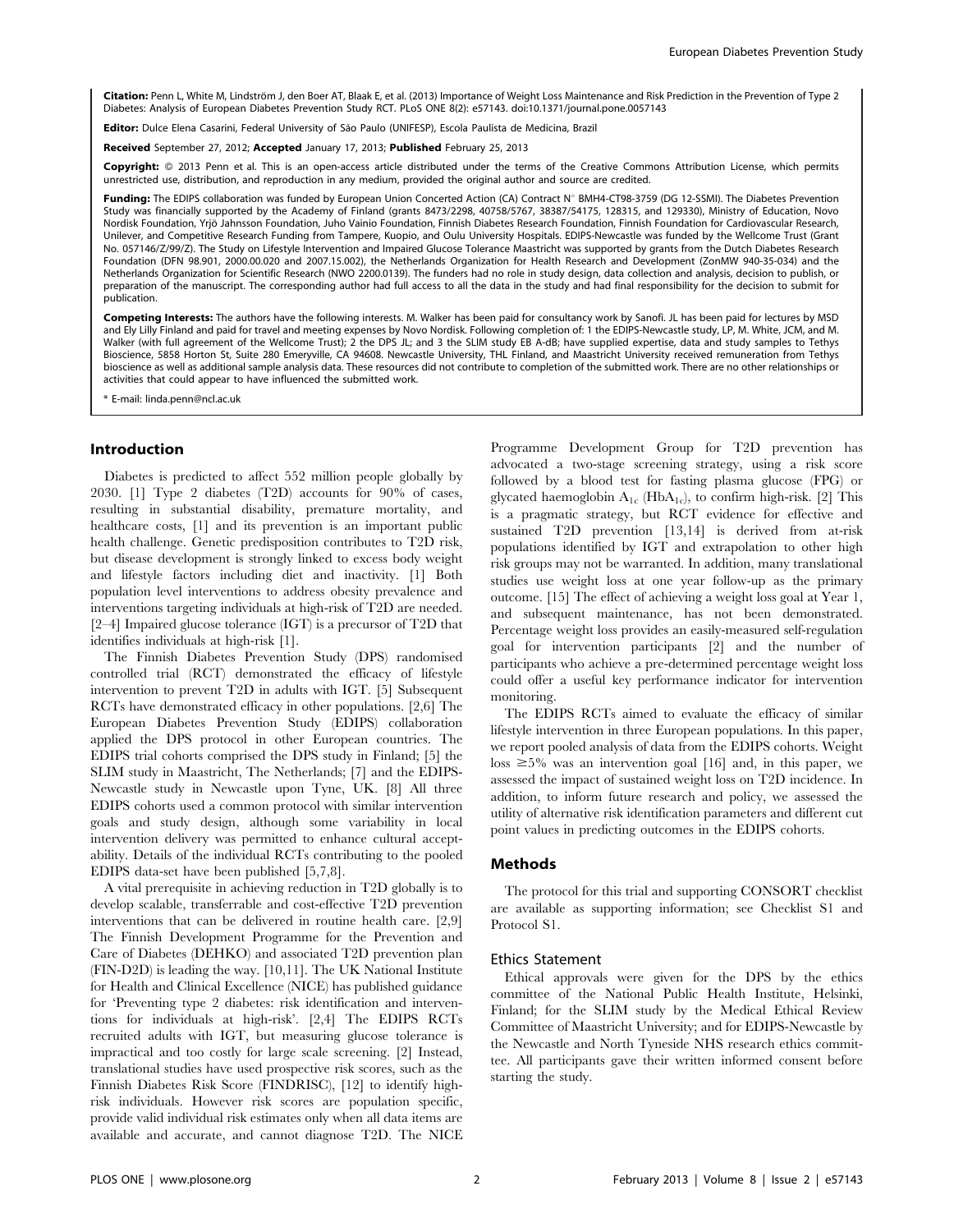

<sup>a</sup> SLIM study: 125 participants with impaired glucose tolerance at baseline included in EDIPS

<sup>c</sup> In March 2000, the DPS independent end-point committee ended the trial. Subsequent follow-up loss is included in numbers censored

<sup>&</sup>lt;sup>b</sup> detailed reasons for loss to follow-up are provided elsewhere <sup>6, 7</sup>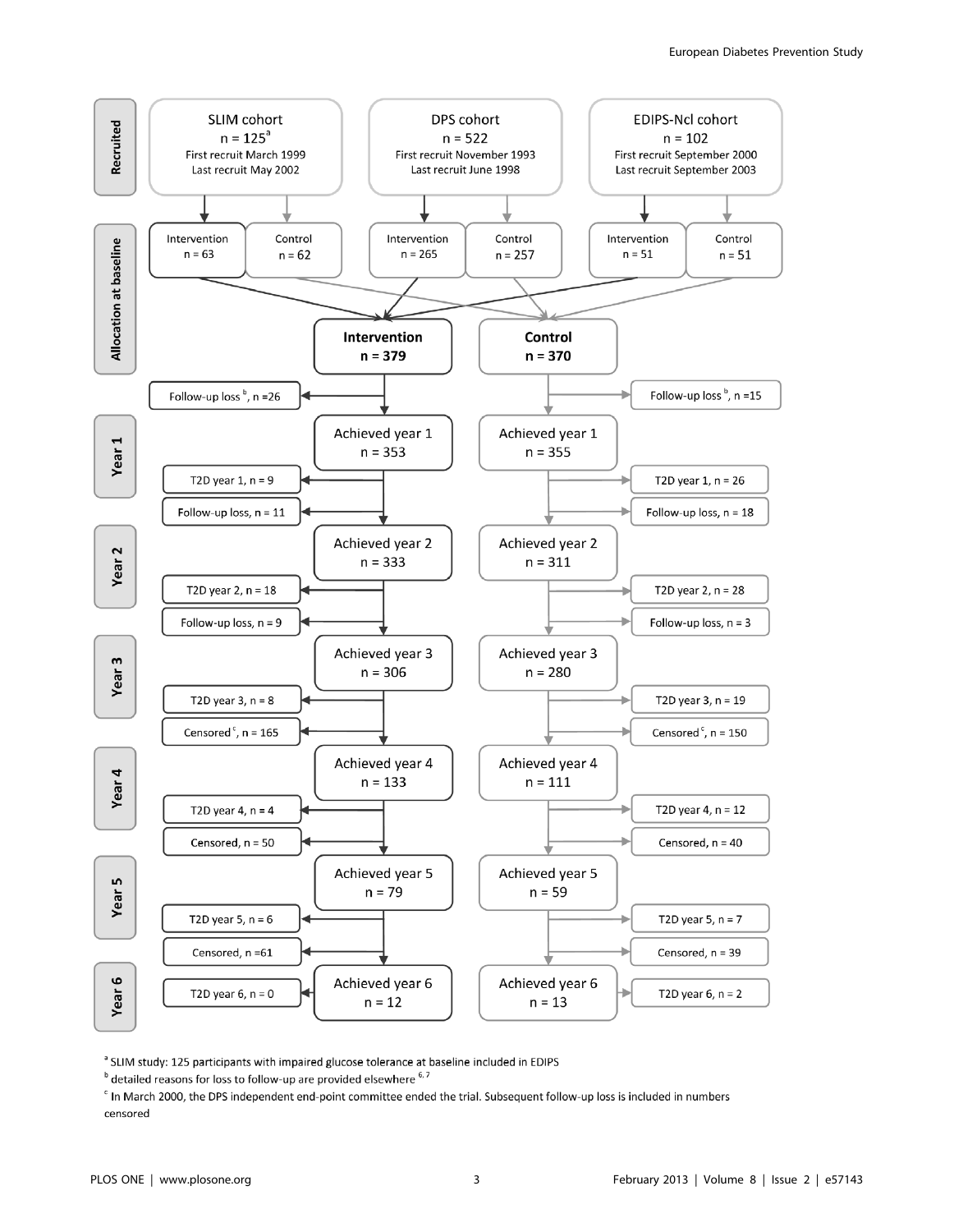Figure 1. CONSORT Flow chart - recruitment by trial cohort and progress of participants. The flow chart refers to participants in the EDIPS study with impaired glucose tolerance at baseline.

doi:10.1371/journal.pone.0057143.g001

#### Trial Design

Details of the EDIPS protocol were similar in each country, have been published for each trial cohort [5,7,8] and are described briefly here.

## Randomisation and Masking

Participants were allocated at random in a 1:1 ratio to an intensive lifestyle intervention to promote increased physical activity and dietary modification or to a minimal lifestyle advice control group. For the DPS and EDIPS-Newcastle (but not SLIM) the randomisation lists were generated and supplied by the coordinating centre in Helsinki and staff who made baseline measurements had no access to the randomisation lists. Neither staff delivering the intervention nor participants were masked to the study arm.

## Follow-up

Participants received a clinical assessment, including an Oral Glucose Tolerance Test (OGTT), anthropometric and blood biochemistry measurements, at baseline and annually thereafter. In addition they were asked to complete physical activity and dietary intake diaries. Measurement details, timelines and locations have been published. [5,7,8,17] In March 2000, independent statistical analysis of the DPS data led to the endpoint committee's decision to end the DPS trial. Some participants completed six years in the study [5].

#### Participants

We included adults over 40 years with BMI $\geq$ 25 kgm<sup>-2</sup> (or family history of T2D in the SLIM study) and with IGT, defined as plasma glucose concentration  $7.8$  to  $11.0$  mmoll<sup>-1</sup> (140 to 199 mg/dl) two hours after a standard fasting Oral Glucose Tolerance Test (OGTT) (glucose load 75 g). [18] Exclusion criteria were diagnosis of T2D, chronic illness making participation in moderate physical activity impossible and medication (e.g. corticosteroids) that would compromise the intervention.

#### Interventions

Intervention goals were based on a common protocol and comprised: weight reduction  $\geq 5\%$ , moderate physical activity for at least 30 minutes per day or equivalent (assessed as at least 30 minutes at level 5 MET/hours) and improved dietary quality, with increased fibre, reduced fat and reduced saturated fat intake. The DPS and EDIPS-Newcastle goals for fat intake were  $\leq 30\%$  total fat and  $\leq 10\%$  saturated fat, whilst the SLIM study goals were in accordance with the Dutch guidelines (Dutch Nutrition Council) that advised 30 to 35% total fat intake with  $\leq$ 10% saturated fat [19].

Intervention delivery centred on individual counselling, including motivational interviewing. [20] Physical activity and food diaries, completed quarterly, facilitated personalised advice delivered by trained health professionals. Supervised physical activity sessions and access to leisure facilities were promoted.

## Control Condition

Control group participants were given brief written and verbal information about a healthy diet and the benefits of physical activity.

## Outcomes

The primary outcome was impact of lifestyle intervention on T2D incidence. Diagnosis of T2D was determined at annual follow-up using a standard OGTT with 2 hour venous plasma glucose  $\geq 11 \cdot 1 \text{ mmol}^{-1}$  or  $\text{FPG} \geq 7 \cdot 8 \text{ mmol}^{-1}$  in accordance with WHO criteria. [18] In the DPS and EDIPS-Newcastle cohorts, a repeat measure confirmed the diagnosis and was a study end-point. In the SLIM cohort, diabetes diagnosis was based on a single OGTT. Secondary outcomes were weight loss, increased physical activity and improved dietary quality.

Sample size was determined for the DPS with 80% power and 95% significance to detect 30% reduction of T2D incidence in the intervention group compared with the control group. This calculation was based on the assumption that 28% of adults with IGT would progress to T2D in five years. The DPS, EDIPS-Newcastle and SLIM cohorts contributed to a planned total of 750 European participants [21].

#### Data Analysis

For analysis of the pooled EDIPS data-set we used SPSS (IBM SPSS inc. Version 17). We used independent t-tests and Chisquared tests to compare variables at baseline and Cox-regression survival analysis to assess risk of developing T2D, with T2D incidence as the explanatory variable controlling for trial cohort (Finland, The Netherlands, and The UK). For pooled analysis of the main trial outcome, we used RevMan (The Cochrane Collaboration Review Manager 5.1) to conduct meta-analysis assessing risk ratios using Mantel-Haenszel, random effects and Tau<sup>2</sup> variance measure.

The EDIPS data-set includes cases with baseline FPG $\geq$ 7·0 mmoll  $^{-1}$  or HbA1c  $\geq$ 6·5%. In 2012, these values would be in the diabetic range due to recent changes in WHO diagnostic criteria. [22,23] We therefore analysed a sub-set of the EDIPS data with these cases removed as a sensitivity analysis.

For explanatory analysis of weight loss maintenance, we pooled intervention and control group data. In separate analyses, we compared those who achieved  $\geq 5\%$  weight loss at 12 months, those who achieved this goal at 12 months and maintained it at 24 months, and those who achieved this goal at 12 months, maintained it at 24 months and again at 36 months, with those who did not achieve these goals.

We analysed values of FINDRISC score, [12] FPG and HbA1c at baseline in relation to EDIPS outcomes. We used Coxregression to analyse the effect of intervention on risk of developing T2D in EDIPS sub-sets defined by FPG and HbA1c cut-points recommended by NICE [22] and the American Diabetes Association (ADA) [24] and, for FPG, recommended by WHO [22] (the WHO expert group concluded that there was insufficient evidence to recommend HbA1c cut-points for nondiabetic hyperglycaemia [23]), as well as combinations of risk score and blood tests ranges.

## Results

## Incidence of T2D

In the three European Diabetes Prevention Study (EDIPS) cohorts we recruited a total of 771 participants and followed them up for a mean duration of  $3 \cdot 1$  years (maximum 6 years). [5,7,8] For the analyses presented here, we included 749 (DPS  $n = 522$ , SLIM  $n = 125$ , and EDIPS-Newcastle  $n = 102$ ) with IGT at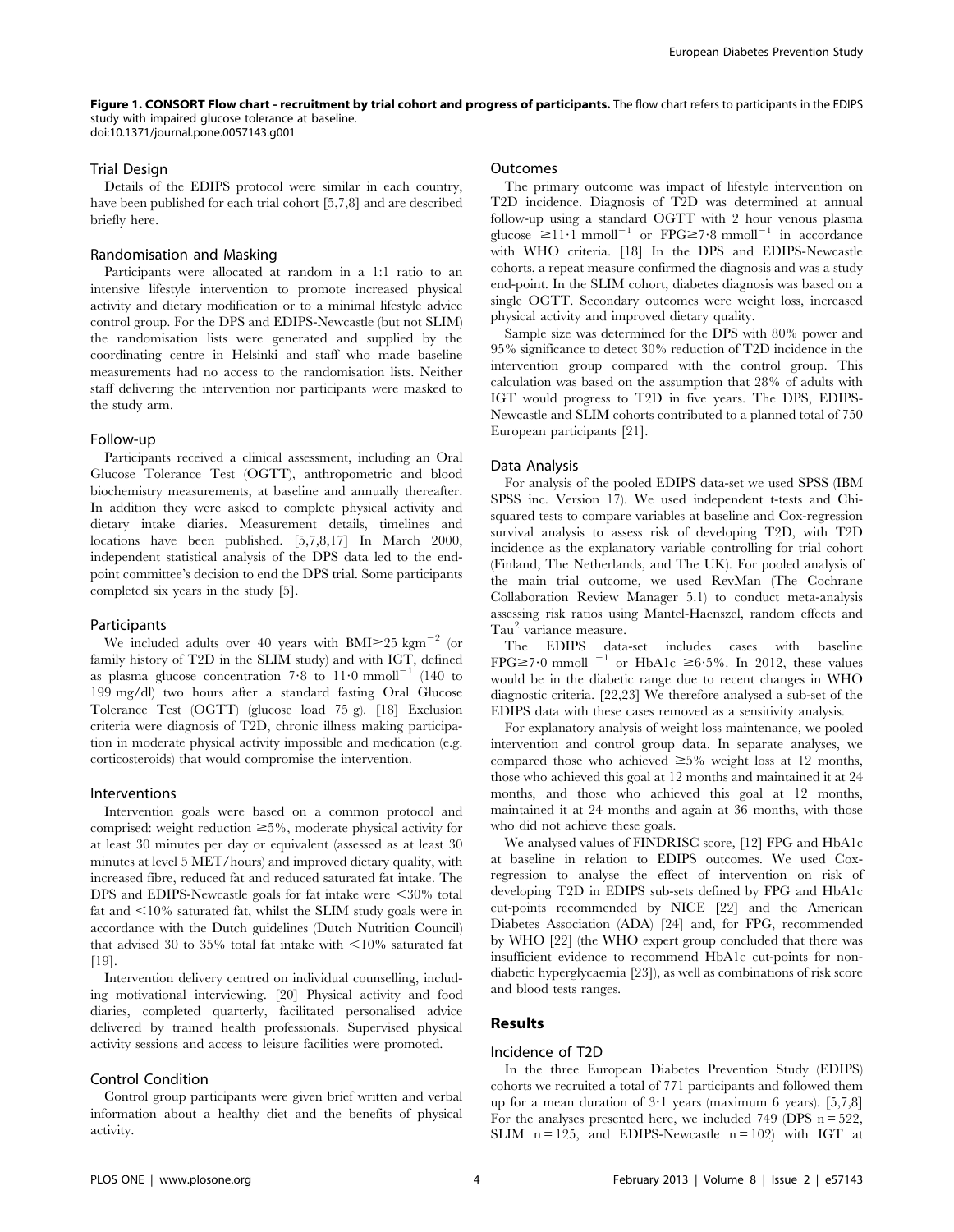Table 1. Baseline characteristics: mean (SD) for continuous variables and number (%) for categorical variables by trial arm.

|                                            | Intervention<br>(n = 379)  | Control<br>$(n = 370)$       |
|--------------------------------------------|----------------------------|------------------------------|
| <b>Continuous variables</b>                | Mean value (SD)            |                              |
| Age (years)                                | 55.4(8.0)                  | 55.7(8.2)                    |
| BMI ( $kgm^{-2}$ )                         | 31.4(5.0)                  | 31.0(4.8)                    |
| Waist (cm)                                 | 102.5(11.2)                | $101 \cdot 1 (10 \cdot 4)$   |
| Hip (cm)                                   | 109.8(10.3)                | 108.7(10.8)                  |
| Weight (kg)                                | 88.2(14.8)                 | 85-7 (13-6)                  |
| FINDRISC score <sup>11</sup>               | 14.2(4.0)                  | 14.0(4.2)                    |
| Plasma glucose (mmol/l)                    |                            |                              |
| Fasting                                    | 6.0(0.8)                   | 6.0(0.7)                     |
| 60 minute                                  | $11 \cdot 2 (2 \cdot 0)^a$ | $11 \cdot 1 (2 \cdot 1)^{b}$ |
| 120 minute                                 | 8.8(1.5)                   | 8.7(1.4)                     |
| Plasma insulin (mU/l)                      |                            |                              |
| Fasting                                    | $13.3 (7.8)^c$             | $12.8~(6.6)^d$               |
| 120 minute                                 | 84.7 $(61.0)^e$            | $83.4(56.7)^{f}$             |
| Blood pressure (systolic) (mmHg)           | 139 (17)                   | 137 (16)                     |
| Blood pressure (diastolic)(mmHg)           | 84 (9)                     | 85 (9)                       |
| HbA1c (%)                                  | $5.7 (0.5)^9$              | $5.7 (0.5)^{h}$              |
| Cholesterol (mmoll $^{-1}$ )               | 5.5(1.1)                   | 5.5(1.0)                     |
| Triglycerides (mmoll $^{-1}$ )             | 1.7 (0.9)                  | $1.7(0.8)^{J}$               |
| HDL Cholesterol (mmoll <sup>-1</sup> )     | 1.2 (0.3)                  | 1.2 (0.3)                    |
| <b>Categorical variables</b>               | Number (%)                 |                              |
| FINDRISC <sup>10</sup> categories          |                            |                              |
| Low $<$ 7                                  | 6(1.7)                     | 14 (3.9)                     |
| Slightly elevated 7-11                     | 93 (25.8)                  | 85 (23.9)                    |
| Moderate 12-14                             | 93 (25.8)                  | 96 (27.0)                    |
| High 15-20                                 | 147 (40.7)                 | 142 (39.9)                   |
| Very high $>$ 20                           | 22(6.1)                    | 19 (5.3)                     |
| Data unavailable                           | 18 (4.7)                   | 14 (3.7)                     |
| Sex                                        |                            |                              |
| Male                                       | 145(38.3)                  | 133(35.9)                    |
| Female                                     | $234(61-7)$                | 237(64.1)                    |
| Socio-economic status by educational level |                            |                              |
| Low                                        | 109(28.8)                  | 111(29.9)                    |
| Medium                                     | 97 $(25.6)$                | 92(24.8)                     |
| High                                       | 100(26.4)                  | 100(27.0)                    |
| Data unavailable                           | 73 (19-3)                  | 67(18.3)                     |
| Smoking status                             |                            |                              |
| Non-smoker                                 | 195(51.5)                  | 208(56.1)                    |
| Current smoker                             | $28(7-4)$                  | $38(10-2)$                   |
| Data unavailable                           | 156 $(41.2)$               | 124(33.7)                    |

 $a$ <sup>a</sup>n = 348.

 $f_n = 344.$  $9n = 370.$ 

 $h$ n = 362.

 $n = 375$ .

 $j_{\mathsf{n}}$  = 364.

doi:10.1371/journal.pone.0057143.t001

baseline (22 participants from the SLIM study with 2 hour plasma glucose value  $>11.0$  moll<sup>-1</sup> were excluded). Details of the recruitment dates, randomisation and trial progression are shown in Figure 1. Baseline characteristics included mean (SD) age 55?6  $(8.1)$  years, BMI 31.2 (4.9) kgm<sup>-2</sup>, and FINDRISC score 14.0  $(4.2)$ . There were no statistical differences in any of the baseline measures between intervention and control groups (Table 1). T2D was diagnosed in 139 participants  $(I = 45, C = 94)$ . The absolute incidence of T2D was 38?3 per 1000 person-years in the intervention group and 81?9 per 1000 person-years in the control group. On average,  $7.4$  persons were treated for a mean of  $3.1$ years to prevent one case of T2D (equivalent to a number needed to treat (NNT) of 22?9 for one year). In meta-analysis of pooled data from the three EDIPS study cohorts, there was no statistically significant heterogeneity between studies (Figure 2). Meta-analysis resulted in a pooled risk-ratio of  $0.47$  (95% CI 0.34–0.65).

Cox-regression analysis, controlling for trial cohort, suggested the cumulative incidence of T2D was 57% lower in the intervention than in the control group (hazard ratio  $0.43$  (95%) CI 0.30 to 0.61);  $P \le 0.001$  (Figure 3) (this differs from the risk ratio above (Figure 2), which does not account for survival). In sexspecific analyses, cumulative incidence of T2D was 63% lower for males (hazard ratio  $0.37$  (95% CI  $0.21$  to  $0.65$ ); P<0.001) and 52% lower for females (hazard ratio  $0.48$  (95% CI  $0.30$  to  $0.77$ );  $P<0.001$ ).

Cox-regression analysis of a sub-set  $(n = 632)$  in which cases having a single baseline value of  $FPG \ge 7.0$  mmoll<sup>-1</sup> or  $HbA_{1c}$  $\geq 6.5\%$  were removed, [23] showed 62% reduction in T2D risk in the intervention group compared with the control group (hazard ratio  $0.38$  (95% CI  $0.25$  to  $0.60$ ), P $< 0.001$ ).

#### Impact of Weight Loss Maintenance

In the intervention group, 144 (38%) achieved  $\geq$ 5% weight loss at Year 1, 105 (28%) maintained this at Year 2 and 86 (23%) at Year 3; whilst in the control group 50 (14%) achieved  $\geq$ 5% weight loss at year one, 26 (7%) maintained this at year two, and 18 (5%) at year three (Chi-Squared tests,  $p<0.0001$  for difference in the proportions achieving weight loss between intervention and control groups at each time point). Cox-regression analysis of pooled (intervention and control group) data, showed that participants who achieved  $\geq 5\%$  weight loss at year one had 64% lower T2D incidence (hazard ratio  $0.36$  (95% CI  $0.22$  to 0.56); P $<$ 0.001), those who maintained this at year two had 79% lower T2D risk (hazard ratio  $0.21$  (95% CI  $0.09$  to  $0.49$ )  $P<0.001$ , and those who maintained this at year three had 89% lower T2D risk (hazard ratio  $0.11$  (95% CI 0.04 to 0.35)  $P<0.001$ ) (Figure 4). There were no statistically significant differences in any of the baseline variables (as listed in Table 1) for those who met, or did not meet, these weight loss goals, other than a slightly lower baseline age for those achieving the weight loss goal in the first year (54?4 years compared with 56?0 years;  $P=0.02$ ). Analysis of effects of weight loss using only intervention group data produced similar results.

Cases achieving  $\geq 5\%$  weight loss at Year 1 numbered 194  $(I = 144, C = 50)$ . Results of Cox- regression survival analysis of T2DM incidence in the intervention compared with the control group showed HR 0.41(95% CI 0.16 to 1.03)  $p = 0.06$  (B (SE)  $-0.90$  (0.47)).

## Consideration of Risk Score and Hyperglycaemia Cutpoint Values for Risk Identification

The number of EDIPS participants (all of whom had IGT) who would have been identified at baseline by FPG or  $HbA_{1c}$  cut points, as recommended by NICE, ADA and WHO, [2,22,23,25]

 $<sup>b</sup>n = 330.$ </sup>  $c_{n} = 354$ .

 $d$ n = 348.

 $e_{n} = 351.$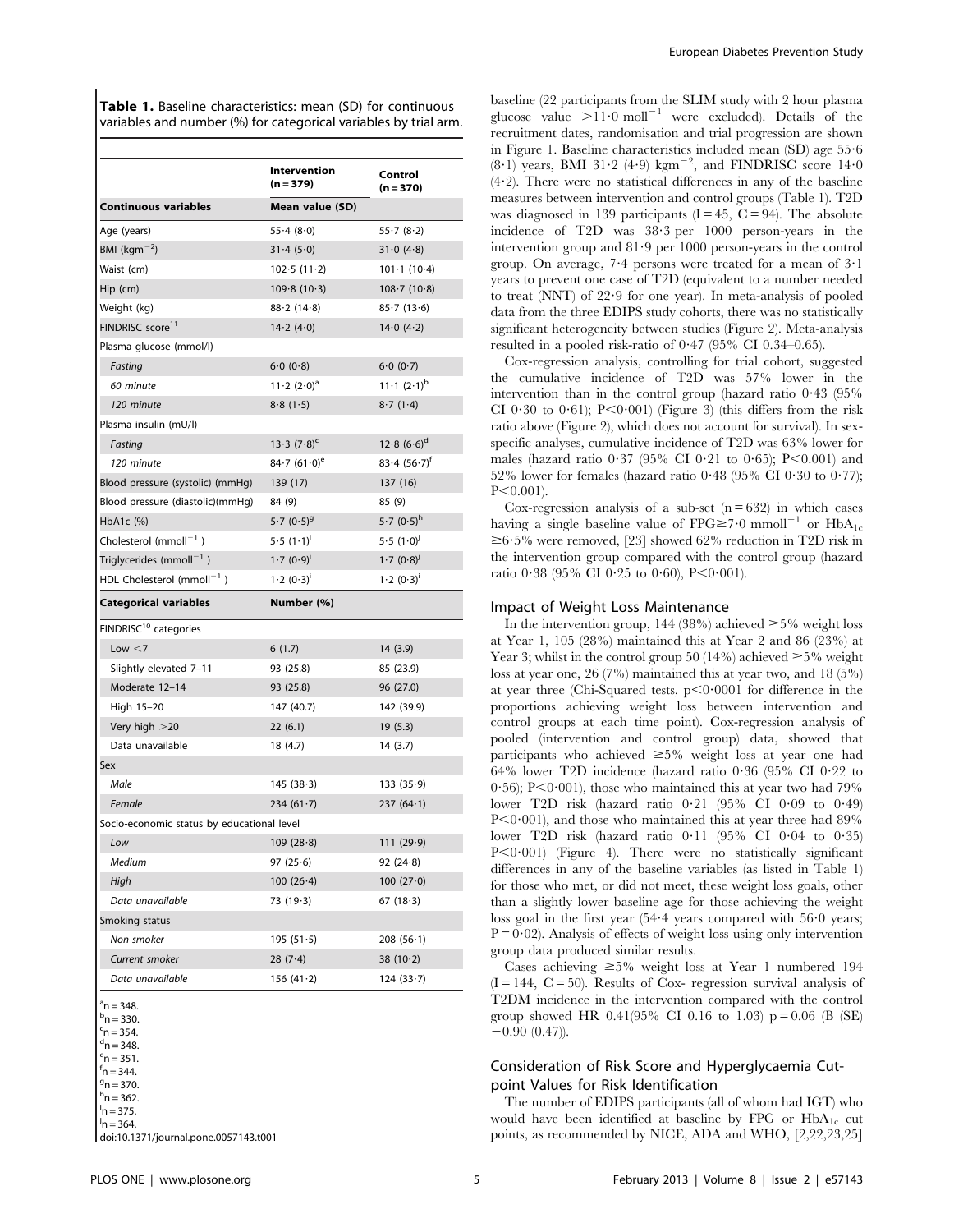|                                                                                                | Intervention |     | Control |     |                                  | <b>Risk Ratio</b>   | <b>Risk Ratio</b>    |                 |
|------------------------------------------------------------------------------------------------|--------------|-----|---------|-----|----------------------------------|---------------------|----------------------|-----------------|
| <b>Study or Subgroup</b>                                                                       | Events       |     |         |     | <b>Total Events Total Weight</b> | M-H, Random, 95% CI | M-H, Random, 95% CI  |                 |
| <b>EDIPS-Newcastle</b>                                                                         | 5            | 51  | 11      | 51  | 10.7%                            | $0.45$ [0.17, 1.22] |                      |                 |
| <b>SLIM</b>                                                                                    | 13           | 63  | 24      | 62  | 31.1%                            | $0.53$ [0.30, 0.95] | ╼▆╾                  |                 |
| <b>DPS</b>                                                                                     | 27           | 265 | 59      | 257 | 58.2%                            | $0.44$ [0.29, 0.68] |                      |                 |
| <b>Total (95% CI)</b>                                                                          |              | 379 |         | 370 | 100.0%                           | $0.47$ [0.34, 0.65] |                      |                 |
| <b>Total events</b>                                                                            | 45           |     | 94      |     |                                  |                     |                      |                 |
| Heterogeneity: Tau <sup>2</sup> = 0.00; Chi <sup>2</sup> = 0.26, df = 2 (P = 0.88); $I^2$ = 0% |              |     |         |     |                                  |                     | 0.1<br>0.01          | 100<br>10       |
| Test for overall effect: $Z = 4.59$ (P < 0.00001)                                              |              |     |         |     |                                  |                     | Favours intervention | Favours control |

Figure 2. Forest plot comparison of the three studies contributing to the EDIPS data-set. doi:10.1371/journal.pone.0057143.g002

are shown in Table 2, with Cox-regression hazard ratios for progression to T2D. Applying the proposed NICE guidance FPG and HbA<sub>1c</sub> cut-points to the EDIPS cohort of adults with IGT would have identified 66.8% (hazard ratio for progression to T2D  $0.48$  (95% CI 0.30 to 0.75) P<0.001) using FPG cut-points, but only 17.9% (hazard ratio 0.34 (95% CI 0.16 to 0.72) using  $HbA_{1c}$ cut-points, whereas applying the ADA cut points for  $HbA_{1c}$  would have identified 42.2% (hazard ratio 0.38 (95% CI 0.19 to 0.76) of EDIPS participants.

The number of EDIPS cases that would have been identified at baseline by FINDRISC scores only, and combined with high-risk FPG and HbA1c cut-points (mimicking the NICE guidance proposed two stage screening process [2] ) are shown in Table 3. Applying the FINDRISC cut point for moderate risk  $(\geq 12)$  to the EDIPS IGT cohort would have identified 69?3% (hazard ratio  $0.42$  (95% CI 0.20 to 0.51) P<0.001) of participants. A combination of FINDRISC  $\geq$ 12 and FPG 5.5 to 6.9 mmoll<sup>-1</sup> would have identified  $49.4\%$  (hazard ratio  $0.48$  ( $0.28$  to  $0.83$ )



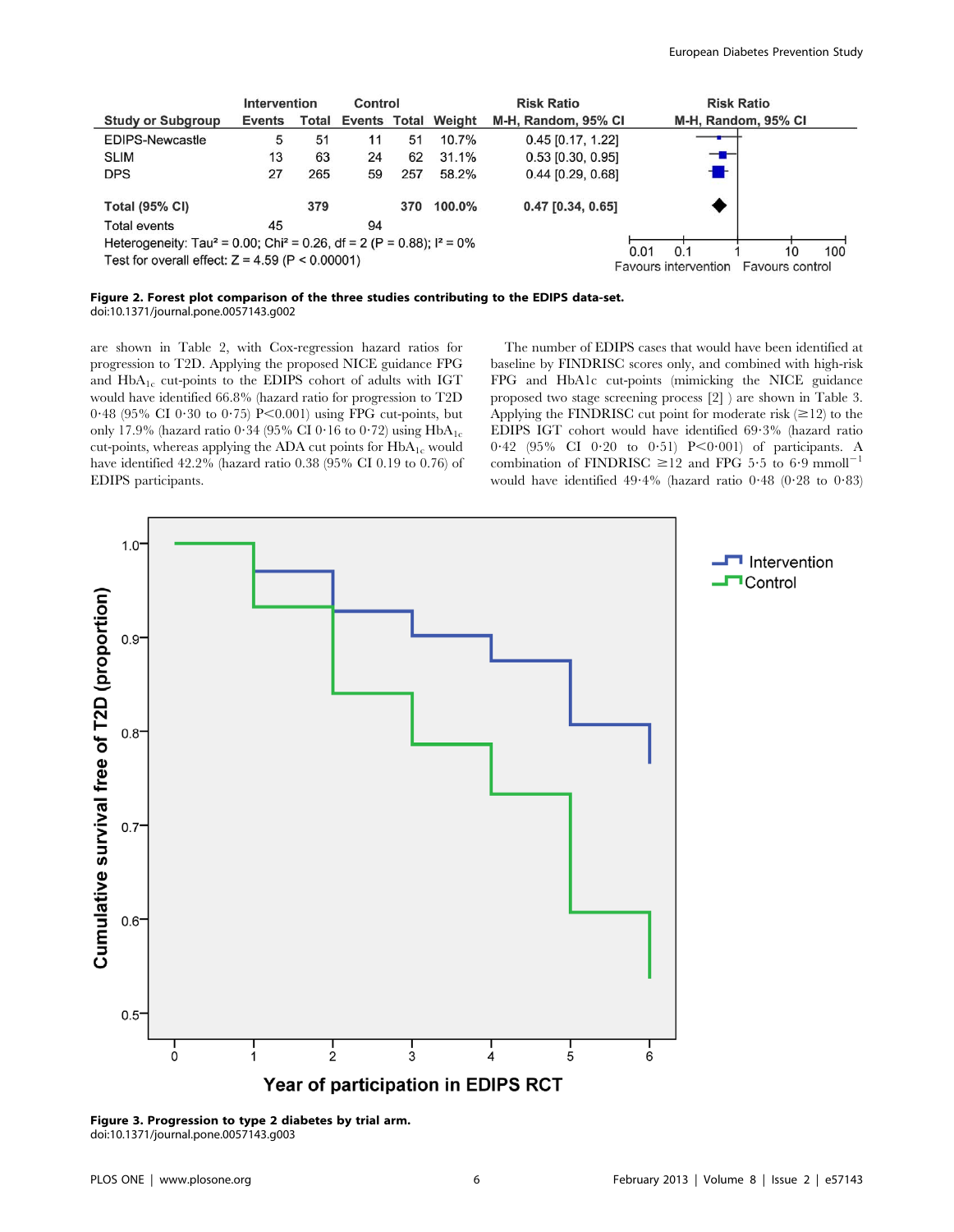

Figure 4. Progression to type 2 diabetes by weight loss achieved and maintained. doi:10.1371/journal.pone.0057143.g004

 $P<0.001$ ) whereas a combination of FINDRISC  $\geq$ 12 and HbA1c  $6.0$  to  $6.4\%$  would have identified only  $13.7\%$  (hazard ratio  $0.46$ (95% CI 0.24 to 0.76)  $P = 0.08$  of EDIPS participants [24].

## Discussion

#### Principal Findings

The analysis presented here reinforces existing evidence for the effectiveness of intensive lifestyle interventions to prevent T2D in adults with IGT and provides evidence for the generalisability of such interventions to European populations. Incidence of T2D was reduced by 57% in the intervention group compared with the control group. Explanatory analysis supported a  $\geq 5\%$  weight loss goal, as advocated in the EDIPS protocol and by NICE, [2] in this population and highlighted the importance of sustained weight loss long term  $(>1$  year). Recently proposed cut-points, using a risk score (such as FINDRISC) and a blood test (FPG or  $HbA_{1c}$ ), to identify individuals at high-risk would have identified substantially different proportions of the EDIPS cohort of adults with IGT with little variation in the hazard ratios for T2D incidence. This analysis demonstrates the difficulties in efficiently identifying a population for targeting interventions, where progressive risk and evidence of potential to benefit, and intervention cost and capacity to deliver, are appropriately balanced.

#### Strengths and Limitations of the Study

The EDIPS RCTs were conducted in three culturally different populations, recruited over a 10 year period, and the consistency of findings in different countries confirms the generalisability of the

lifestyle intervention originally designed for the DPS. We might have expected the results of earlier diabetes prevention trials to influence control group participants in the later EDIPS cohorts, thus diluting the intervention effect, but there was little evidence that this occurred.

EDIPS was conducted in a population of white European ethnicity. In people of South Asian or African origin ethnicity, T2D risk is elevated. Trials elsewhere have demonstrated efficacy of lifestyle-based interventions for T2D prevention in these populations, [26] but not so far in Europe, although trials among South Asians living in Scotland, [27] London (G A Hitman personal communication), Leicester (K Khunti personal communication) and Oslo [28] are underway.

The EDIPS protocol was common to all three cohorts. The approach recognised the necessity for some local variation in intervention delivery to achieve cultural resonance, but the intervention goals, intensity and mode of delivery were similar. Changes to the diagnostic criteria for T2D since the design of EDIPS would have excluded some participants because they would have been diagnosed with T2D during recruitment. [22,23] However, analysis of a sub-set of cases with  $FPG \ge 7.0$  mmoll<sup>-</sup> and  $HbA1C \geq 6.5\%$  removed did not alter the observed intervention effect. Diagnosis of T2D at annual follow-up was based on two hour venous plasma glucose values in an OGTT, [18] thus some people were retained in the study with  $FPG \geq 7.0$  mmoll<sup>-1</sup> or  $HbA1C \geq 6.5\%$  who may have been diagnosed with T2D under later criteria [22,23].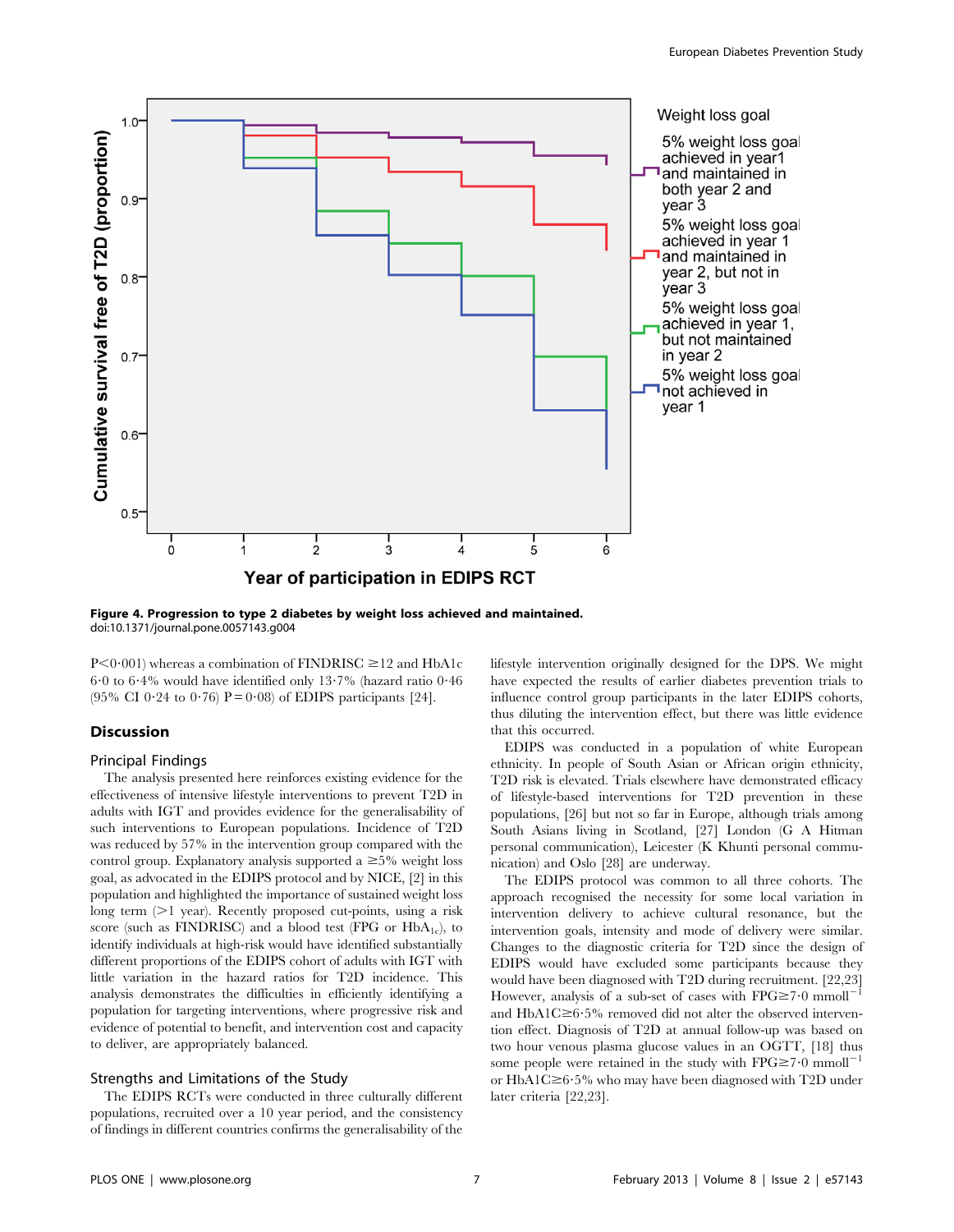Table 2. EDIPS cases identified by high-risk FINDRISC<sup>10</sup> score or by cut-points for fasting plasma glucose (FPG) and glycated Haemoglobin (HbA1c) as specified by NICE, ADA and WHO with risk statistics for intervention and control groups compared.

|                                                                               | Moderate or lower risk                             | High or greater risk                               |                       |
|-------------------------------------------------------------------------------|----------------------------------------------------|----------------------------------------------------|-----------------------|
| FNDRISC <sup>a 10</sup>                                                       | $15$                                               | $\geq$ 15                                          |                       |
| EDIPS cases n (%)                                                             | $387(51-7)$                                        | 330 $(44.1)$                                       |                       |
| Hazard ratio (95% CI) P value and B(SE) for<br>intervention/control incidence | $0.62$ (0.37 to 1.05)<br>$P = 0.072 - 0.5(0.3)$    | $0.30$ (0.20 to $0.51$ )<br>$P < 0.001 - 1.2(0.3)$ |                       |
| FPG (mmoll $^{-1}$ )                                                          | Lower risk                                         | <b>High risk</b>                                   | <b>Diabetic range</b> |
| <b>NICE</b> ranges                                                            | < 5.5                                              | 5.5 to 6.9 (99 to 125 mg/dl)                       | $\geq 7.0$            |
| EDIPS cases n (%)                                                             | 178(23.8)                                          | 500(66.8)                                          | 71(9.5)               |
| Hazard ratio (95% CI) P value and B(SE) for<br>intervention/control incidence | $0.29$ (0.12 to $0.71$ )<br>$P = 0.007 - 1.2(0.5)$ | $0.48$ (0.30 to 0.75)<br>$P < 0.001 - 0.7(0.2)$    |                       |
| ADA ranges                                                                    | $<$ 5 $\cdot$ 6                                    | 5.6 to 6.9 (100 to 125 mg/dl)                      | $\geq 7.0$            |
| EDIPS cases n (%)                                                             | 214(28.6)                                          | 464(61.9)                                          | 71(9.5)               |
| Hazard ratio (95% CI) P value and B(SE)<br>for intervention/control incidence | $0.26$ (0.11 to $0.61$ )<br>$P = 0.002 - 1.4(0.4)$ | $0.51(0.32$ to $0.82)$<br>$P = 0.005 - 0.7(0.2)$   |                       |
| <b>WHO</b> ranges                                                             | < 6.1                                              | 6.1 to 6.9 (110 to 125 mg/dl)                      | $\geq 7.0$            |
| EDIPS cases n (%)                                                             | 404(53.9)                                          | 268(35.8)                                          | 71(9.5)               |
| Hazard ratio (95% CI) P value and B(SE)<br>for intervention/control incidence | $0.43$ (0.24 to $0.77$ )<br>$P = 0.005 - 0.8(0.3)$ | $0.40$ (0.22 to 0.71)<br>$P = 0.002 - 1.0(0.3)$    |                       |
| HbA1 $c^b$ (%)                                                                | Lower risk                                         | <b>High risk</b>                                   | <b>Diabetic range</b> |
| NICE and UK-NSC ranges                                                        | < 6.0                                              | 6.0 to 6.4 (42-47 mmol/mol)                        | $\geq 6.5$            |
| EDIPS cases n (%)                                                             | 539 $(72.0)$                                       | 134(17.9)                                          | 59(7.9)               |
| Hazard ratio (95% CI) P value and B(SE)<br>for intervention/control incidence | $0.44$ (0.27 to 0.68)<br>$P < 0.001 - 0.8(0.2)$    | $0.34$ (0.16 to 0.72)<br>$P = 0.005 - 1.1(0.4)$    |                       |
| ADA ranges                                                                    | $<$ 5 $\cdot$ 7                                    | 5.7 to 6.4 (39-47 mmol/mol)                        | ≥6∶5                  |
| EDIPS cases n (%)                                                             | 357(47.7)                                          | 316(42.2)                                          | 59(7.9)               |
| Hazard ratio (95% CI) P value and B(SE)<br>for intervention/control incidence | $0.42$ (0.26 to 0.70)<br>$P < 0.001 - 0.8(0.3)$    | $0.38$ (0.19 to 0.76)<br>$P = 0.006 - 1.0(0.4)$    |                       |

doi:10.1371/journal.pone.0057143.t002

## Comparisons with Other Studies

The 57% overall reduction in T2D incidence, with a NNT of 7?4, observed in EDIPS is in line with outcomes of other diabetes prevention RCTs; meta-analysis of diet and/or exercise intervention studies has shown a pooled hazard ratio of  $0.51$  (95% CI  $0.44$ ) to  $0.60$ ) and NNT of  $6.4$ . [6] The recently published DE-PLAN-CAT-PREDICE study [29] screened participants using FIN-DRISC  $(\geq 14)$  with subsequent OGTT to identify IFG or IGT (WHO classifications). [22,23,29] Comparison of the lifestyle intervention and standard care control groups showed risk reduction of 36?5%. This lower effectiveness may reflect the different study population (both different ethnicity and inclusion of IFG identified high risk participants) or different intervention, or both.

Recently data were published from a trial [30] where the primary inclusion criterion was IFG (ADA range: FPG 5?6 to  $6.9$  mmoll<sup>-1</sup>). [24] Overall, lifestyle intervention reduced T2D risk by 44%. However, post-hoc sub-group analyses showed a positive intervention effect in the IFG+IGT group (HR  $0.41$  (95%) CI 0.24 to 0.69), and IFG+HbA<sub>1c</sub> (HbA1c $\geq$ 5.6%) group (HR  $0.24$  (95% CI  $0.12$  to  $0.48)$  only. In people with isolated IFG, who comprised almost 60% of participants, no effect was observed (17% non-significant increase in risk).

Weight loss is attractive for monitoring compliance with interventions in routinely provided services, because it can be

easily and objectively measured. [2] By pooling data from intervention and control groups for the analysis of weight loss and T2D incidence, we sought to evaluate the utility of sustained weight loss as an intermediate health outcome. Our explanatory analysis of the EDIPS data set of adults of white European ethnicity with IGT showed that achieving  $\geq 5\%$  weight loss at one year reduced T2D incidence by 64%, with enhanced effect if sustained at two or three years. Analysis of T2D incidence in those achieving  $\geq 5\%$  weight loss at Year 1 suggests that additional features of the intervention, such as increased physical activity and improved nutrition, contributed to the reduction in T2D incidence in these intervention group participants who also lost more weight on average and retained their weight loss for longer.

Translational studies to date, with the exception of the GOAL [31] and the DE-PLAN-CAT-PREDICE studies, [29] have had follow-up of one year or less and have focussed on weight loss as an intermediate health outcome. In a behaviour change RCT it is impossible to exclude self-help within the control group, especially where giving basic advice is ethically appropriate and regular monitoring is required for those at risk. In our qualitative evaluation, nested within the EDIPS-Newcastle trial, many participants reported that it took two years to establish lifestyle changes, suggesting that prolonged intervention may be required to maximise weight loss maintenance and thus effective prevention of T2D in those at high-risk [32].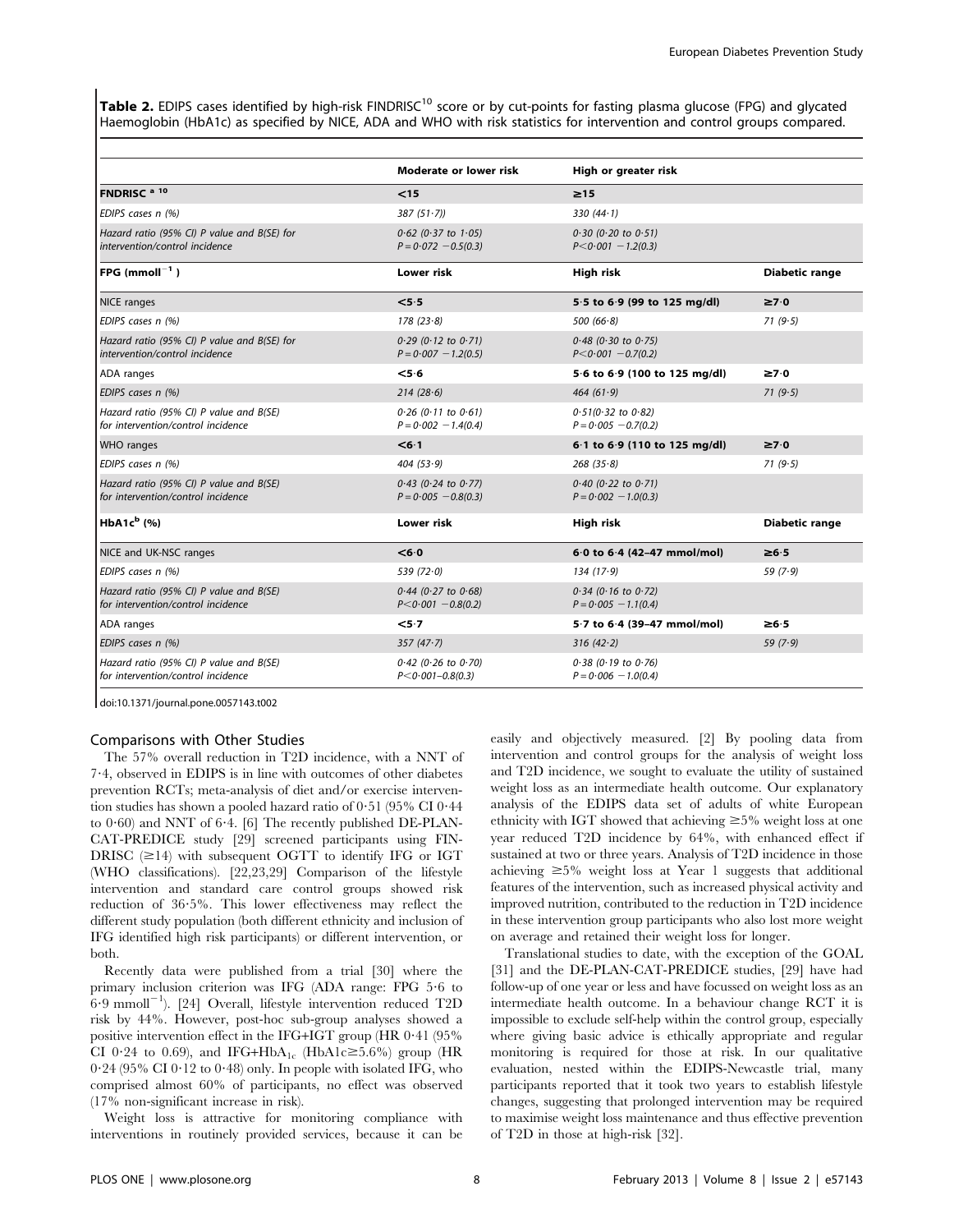Table 3. EDIPS cases identified by FINDRISC<sup>10</sup> and high risk cut-points for fasting plasma glucose (FPG) and glycated Haemoglobin (HbA1c) as specified by NICE, ADA and WHO with risk statistics for intervention and control groups compared.

|                                                                             | <b>FINDRISC score cut-points</b>     |                                  |
|-----------------------------------------------------------------------------|--------------------------------------|----------------------------------|
|                                                                             | Moderate or greater risk $(\geq 12)$ | High or greater risk $(\geq 15)$ |
| FINDRISC <sup>a</sup> score only                                            |                                      |                                  |
| EDIPS cases n (%)                                                           | 519(69.3)                            | 330 $(44.1)$                     |
| Hazard ratio (95% CI), P value and B(SE) for intervention/control incidence | $0.43$ (0.28 to 0.66)                | $0.30$ (0.20 to $0.51$ )         |
|                                                                             | $P < 0.001 - 0.8(0.2)$               | $P < 0.001 - 1.2(0.3)$           |
| $\bm{\mathsf{FPG}}$ (mmoll $^{-1}$ )                                        |                                      |                                  |
| NICE high risk range $(5.5 \text{ to } 6.9)$                                |                                      |                                  |
| EDIPS cases n (%)                                                           | 354(49.4)                            | $224(31-2)$                      |
| Hazard ratio (95% CI), P value and B(SE) for intervention/control incidence | $0.48$ (0.28 to 0.83)                | $0.39$ (0.20 to 0.78)            |
|                                                                             | $P = 0.008 - 0.9(0.4)$               | $P = 0.008 - 0.9(0.4)$           |
| ADA high risk range $(5.6 \text{ to } 6.9)$                                 |                                      |                                  |
| EDIPS cases n (%)                                                           | 328(45.7)                            | 209(29.1)                        |
| Hazard ratio (95% CI), P value and B(SE) for intervention/control incidence | $0.51$ (0.30 to 0.87)                | $0.41$ (0.21 to 0.83)            |
|                                                                             | $P = 0.014 - 0.7(0.3)$               | $P = 0.007 - 0.9(0.4)$           |
| WHO high risk range $(6.1 \text{ to } 6.9)$                                 |                                      |                                  |
| EDIPS cases n (%)                                                           | 198(27.6)                            | 62 $(8.9)$                       |
| Hazard ratio (95% CI), P value and B(SE) for intervention/control incidence | $0.37$ (0.23 to 0.64)                | $0.31$ (0.13 to 0.73)            |
|                                                                             | $P = 0.003 - 1.0(0.3)$               | $P = 0.007 - 0.9(0.4)$           |
| HbA1c <sup>b</sup> (%)                                                      |                                      |                                  |
| NICE and UK-NSC high risk range (6.0 to 6.4)                                |                                      |                                  |
| EDIPS cases n (%)                                                           | 96(13.7)                             | 62(8.9)                          |
| Hazard ratio (95% CI) P value and B(SE) for intervention/control incidence  | $0.46$ (0.19 to 1.10)                | $0.35$ (0.12 to 1.00)            |
|                                                                             | $P = 0.08 - 0.8(0.4)$                | $P = 0.05 - 1.1(0.5)$            |
| ADA high risk range                                                         |                                      |                                  |
| EDIPS cases n (%)                                                           | 227(32.4)                            | 158(22.6)                        |
| Hazard ratio (95% CI),P value and B(SE) for intervention/control incidence  | $0.43$ (0.24 to $0.76$ )             | $0.28$ (0.13 to 0.59)            |
|                                                                             | $P = 0.004 - 0.8(0.3)$               | $P = 0.001$ (-1.2(0.4)           |

 $a_n = 717$ .  $^{\rm b}$ n = 732.

doi:10.1371/journal.pone.0057143.t003

The mean duration of the EDIPS trials was 3.1 years. Sustained reduction in the incidence of T2D and the mediating effect of weight loss have been shown in follow-up studies of the DPS [14] and the US Diabetes Prevention Programme. [13] However, in the Indian diabetes prevention study [33] a small weight loss in the lifestyle intervention group at six months was not sustained and the efficacy of weight loss for T2D prevention in people of South Asian ethnicity remains unclear. Whilst reducing progression to T2D in individuals at high-risk is important, there is also a need for population level interventions to reverse the rise in obesity in order to reduce T2D incidence [3].

## Possible Mechanisms and Implications for Clinicians and Policymakers

Translating evidence on the effectiveness of lifestyle intervention for prevention of T2D in adults with IGT into cost-effective, scalable interventions is challenging, especially in an era of budgetary constraints.

Among these challenges is the efficient identification of individuals at high-risk for effective, targeted intervention. Translational studies focus on risk identification using prospective

risk scores. [34] For example, recent studies in Spain and Finland have demonstrated the effect of lifestyle intervention where recruitment was based on FINDRISC. [29,35] The screening strategy proposed in the NICE guidance advocates a risk score (such as FINDRISC), followed by a single blood test (either FPG or HbA1c) to identify individuals at high T2D risk. [2] Applying the cut-points proposed by NICE to the EDIPS cohort shows that determining pragmatic, acceptable, low cost risk assessment with high predictive value in identifying individuals with the greatest potential to benefit from a T2D prevention intervention remains a challenge. The optimum combination of risk-score and blood test values for use in routine practice remains unclear and further research is needed, including economic evaluation.

Our explanatory analysis suggests that sustained weight loss at two and three years enhanced the intervention effect in the EDIPS cohort. The most efficient duration and intensity of lifestyle interventions to maintain weight loss [36] or to prevent T2D in individuals at high-risk remain uncertain. [2] The economic modelling undertaken for the NICE guidance development suggests that screening and intervention for T2D prevention is highly likely to be cost-effective, at a threshold of  $\mathcal{L}10,000$  per quality adjusted life year (QALY) gained or less, but the authors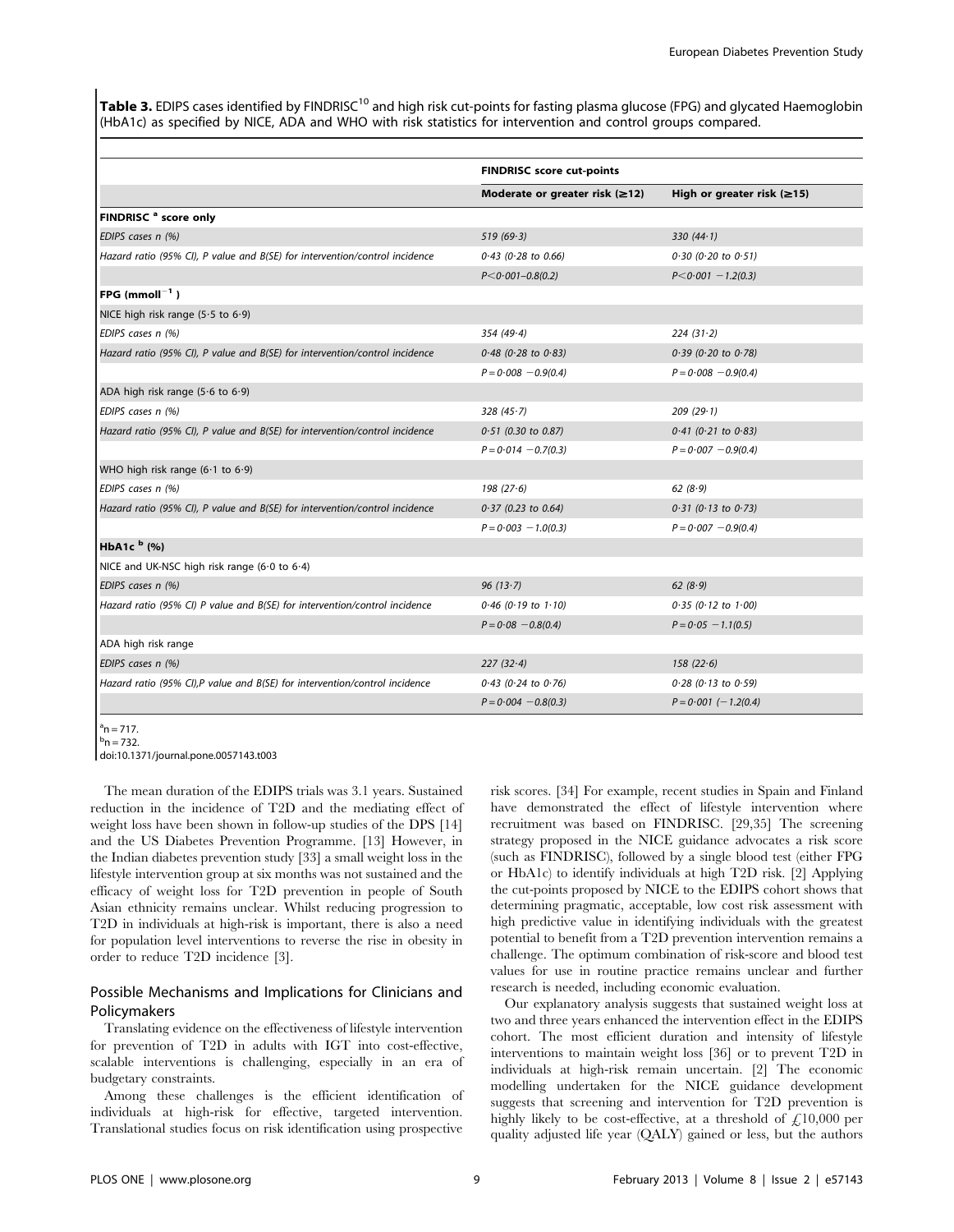acknowledge that the results are based on assumptions about prevention effectiveness in individuals at high-risk identified by criteria other than IGT. [2] Our analyses provide an indication of intervention effectiveness, identified by a range of risk criteria.

## Unanswered Questions and Future Research

The screening strategy proposed in the NICE guidance is pragmatic, but our results show that the proposed cut-points for  $HbA_{1c}$  or FPG would identify different high-risk groups from those with IGT. Research is needed to demonstrate the effectiveness of lifestyle interventions on T2D incidence in populations identified by different combinations and ranges of risk scores, FPG and  $HbA_{1c}$  values to identify the optimum risk assessment strategy in terms of both patient benefit and cost-effectiveness. The incidence and prevalence of T2D are socio-economically patterned and there is therefore a need to develop lifestyle interventions for T2D prevention that are accessible, culturally adapted and which reduce social inequalities in outcomes. [37] However, the evidence to date, including the present study, suggests that lifestyle interventions are effective in diverse human populations.

Robust evaluations of pragmatic interventions for T2D prevention are needed that can be delivered efficiently in the context of routine health care provision and with sufficient duration for T2D incidence to be the primary outcome.

#### Conclusion

The European Diabetes Prevention Study reinforces evidence that intensive lifestyle intervention can prevent T2D in adults with IGT, and provides evidence of wider generalisability in European populations. Analyses demonstrated the preventive effect of  $\geq 5\%$ weight loss, especially if maintained long term, which suggests the utility of a  $\geq 5\%$  weight loss target for intervention monitoring.

#### References

- 1. International Diabetes Federation (2011) Diabetes Atlas 5th edition. Brussels.
- 2. NICE (2012) PH 38 Preventing type 2 diabetes risk identification and interventions for individuals at high risk. Available: http://guidanceniceorguk/ PH38. London.
- 3. NICE (2011) PH35 Preventing type 2 diabetes population and community interventions: supporting evidence. Available: http://guidanceniceorguk/PH35. London.
- 4. Chatterton H, Younger T, Fischer A, Khunti K (2012) Risk identification and interventions to prevent type 2 diabetes in adults at high risk: summary of NICE guidance. BMJ 345.
- 5. Tuomilehto J, Lindstrom J, Eriksson JG, Valle TT, Hamalainen H, et al. (2001) Prevention of type 2 diabetes mellitus by changes in lifestyle among subjects with impaired glucose tolerance. New England Journal of Medicine 344: 1343–1350.
- 6. Gillies CL, Abrams KR, Lambert PC, Cooper NJ, Sutton AJ, et al. (2007) Pharmacological and lifestyle interventions to prevent or delay type 2 diabetes in people with impaired glucose tolerance: systematic review and meta-analysis. BMJ 334: 299.
- 7. Roumen C, Corpeleijn E, Feskens EJM, Mensink M, Saris WHM, et al. (2008) Impact of 3-year lifestyle intervention on postprandial glucose metabolism: the SLIM study. Diabetic Medicine 25: 597–605.
- 8. Penn L, White M, Oldroyd J, Walker M, Alberti KGMM, et al. (2009) Prevention of type 2 diabetes in adults with impaired glucose tolerance: the European Diabetes Prevention RCT in Newcastle upon Tyne, UK. BMC Public Health 9: 342.
- 9. Uusitupa M, Tuomilehto J, Puska P (2011) Are we really active in the prevention of obesity and type 2 diabetes at the community level? Nutrition, metabolism, and cardiovascular diseases: NMCD 21: 380–389.
- 10. The Finnish Diabetes Association (2003) DEHKO Development Programme for the Prevention and Care of Diabetes in Finland 2000–2010.
- 11. Saaristo T, Peltonen M, Keinänen-Kiukaanniemi S, Vanhala M, Saltevo J, et al. (2007) National type 2 diabetes prevention programme in Finland: FIN-D2D. Int J Circumpolar Health 66: 101–112.
- 12. Lindstrom J, Tuomilehto J (2003) The diabetes risk score: a practical tool to predict type 2 diabetes risk. Diabetes Care 26: 725–731.
- 13. Diabetes Prevention Program Research G (2009) 10-year follow-up of diabetes incidence and weight loss in the Diabetes Prevention Program Outcomes Study. The Lancet 374: 1677–1686.

Proposed blood test cut-points for high–risk would have identified different proportions of the EDIPS cohort, with similar intervention benefit. Identification of high-risk individuals for provision of T2D prevention should consider risk profile along with potential to benefit, as well as overall cost-effectiveness and equity of outcomes.

#### Supporting Information

Checklist S1 CONSORT checklist. (DOC)

## Protocol S1 European Diabetes Prevention Study Protocol.

(DOC)

## Acknowledgments

We thank all the EDIPS participants and the staff who were involved with the studies. Full acknowledgements appear in the papers reporting each EDIPS cohort. [5,7,8]

## Author Contributions

Contributed to revisions, commented on the manuscript, and approved the final version prior to publication: LP M. White JL A-dB EB JGE EF PIP SKK M. Walker JCM MU JT. Provided clinical advice and support during the conduct of EDIPS-Newcastle: M. Walker. Secured funding for the DPS study cohort: JT MU. Secured funding for EDIPS-Newcastle: M. White JCM. Secured funding for SLIM : EB EF. Secured funding for the EDIPS collaboration, EU Concerted Action (CA) Contract  $N^{\circ}$  BMH4-CT98-3759 (DG 12-SSMI): EB EF. Guarantors for this work: LP M. White JL A-dB EB JGE EF PIP SKK M. Walker JCM MU JT. Conceived and designed the experiments: JT MU M. White JCM EB EF. Performed the experiments: JL PIP JGE LP A-dB SKK. Analyzed the data: LP. Wrote the paper: LP.

- 14. Lindström J, Ilanne-Parikka P, Peltonen M, Aunola S, Eriksson JG, et al. (2006) Sustained reduction in the incidence of type 2 diabetes by lifestyle intervention: follow-up of the Finnish Diabetes Prevention Study. The Lancet 368: 1673– 1679.
- 15. Hamman RF, Wing RR, Edelstein SL, Lachin JM, Bray GA, et al. (2006) Effect of weight loss with lifestyle intervention on risk of diabetes. Diabetes Care 29: 2102–2107.
- 16. Lindström J, Louheranta A, Mannelin M, Rastas M, Salminen V, et al. (2003) The Finnish Diabetes Prevention Study (DPS). Lifestyle, intervention and 3-year results on diet and physical activity. Diabetes Care 2003: 3230–3236.
- 17. Roumen C, Feskens EJM, Corpeleijn E, Mensink M, Saris WHM, et al. (2011) Predictors of lifestyle intervention outcome and dropout: the SLIM study. Eur J Clin Nutr 65: 1141–1147.
- 18. World Health Organization (1985) Diabetes Mellitus: report of a WHO Study Group. Technical Report Series No 727. Geneva.
- 19. Netherlands Nutrition Council (1986) Guidelines for a healthy diet. The Hague.
- 20. Rollnick S, Mason P, Butler C (1999) Health Behaviour Change. Edinburgh: Churchill livingstone.
- 21. Eriksson KF, Lindgarde F (1991) Prevention of type 2 (non-insulin-dependent) diabetes mellitus by diet and physical exercise. The 6-year Malmo feasibility study. Diabetologia 34: 891–898.
- 22. World Health Organisation (1999) Definition, Diagnosis and Classification of Diabetes Mellitus and its Complications. Part 1: Diagnosis and Classification of Diabetes Mellitus Report of a WHO Consultation. Geneva.
- 23. World Health Organisation (2011) Use of Glycated Haemoglobin (HbA1c) in the Diagnosis of Diabetes Mellitus. Abbreviated Report of a WHO Consultation. Geneva.
- 24. American Diabetes A (2010) Diagnosis and Classification of Diabetes Mellitus. Diabetes Care 33: S62–S69.
- 25. American Diabetes Association (2010) Diagnosis and Classification of Diabetes Mellitus. Diabetes Care 33.
- 26. Ramachandran A, Snehalatha C, Mary S, Mukesh B, Bhaskar AD, et al. (2006) The Indian Diabetes Prevention Programme shows that lifestyle modification and metformin prevent type 2 diabetes in Asian Indian subjects with impaired glucose tolerance (IDPP-1). Diabetologia 49: 289–297.
- 27. Douglas A, Bhopal R, Bhopal R, Forbes J, Gill J, et al. (2011) Recruiting South Asians to a lifestyle intervention trial: experiences and lessons from PODOSA (Prevention of Diabetes & Obesity in South Asians). Trials 12: 220.